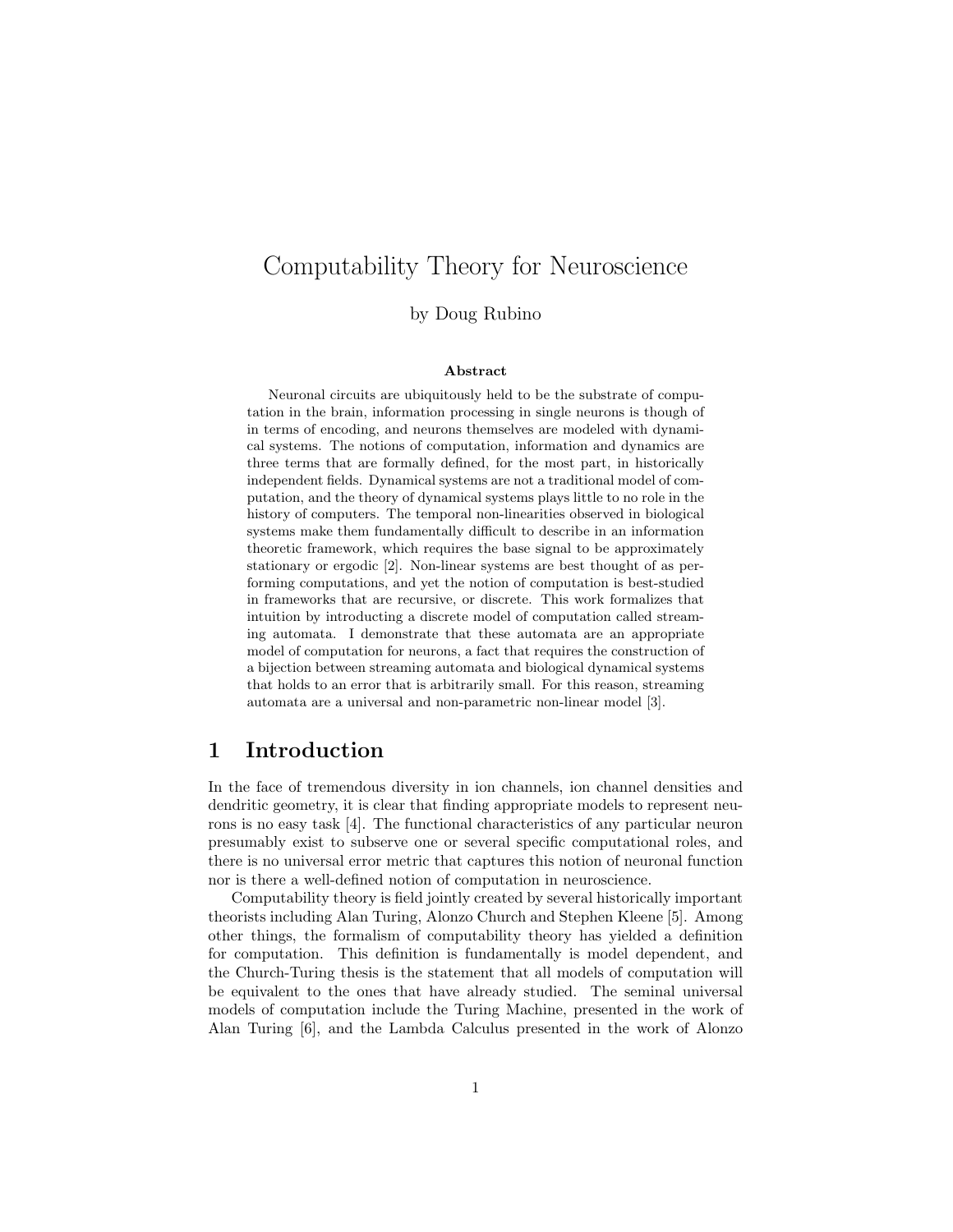Church [1]. Because the word computation is only well-defined with respect to a chosen model of computation, it is important that we fix a particular model of computation in neuroscience that is powerful enough to capture all possible neuronal dynamics, and one that has no extraneous theoretical baggage to obscure the link between theory and data. This will serve to make model fitting no more difficult than it has to be.

A particular problem with neuronal systems in neuroscience is that all elements engage in real-time computation. The classical models in computability theory are called acceptor models of computation. They take an input string, flip some bits, and then (hopefully) halt. This is not an appropriate model for neuroscience, and finding an appropriate model will account for some of the work in this project. I am presenting the streaming automata, a real-time version of the well precedented finite automata, to play the role of a computational model in neuroscience. I intend to define this model and prove that it bijects onto computational dynamical systems.

#### 2 The Streaming Automata

A streaming automata M is a five-tuple  $(Q, \Sigma, \delta, q_0, w)$  where

- 1.  $Q \subset \mathbb{N}$  is a finite set of states.
- 2.  $\Sigma \subset \mathbb{R}$  is a finite input alphabet.
- 3.  $\delta: Q \times \Sigma \rightarrow Q$  is a transition function.
- 4.  $q_0 \in Q$  is a start state.
- 5.  $w: Q \to \mathbb{R}$  is a transduction function.

Let  $I(t)$  and  $O(t)$  be input and output functions,  $I(t) \in \Sigma$ , and let  $Q(t)$  be a function describing the current state of the streaming automata M.

$$
Q(t) = \begin{cases} q0 & \text{if } t = 0\\ \delta(Q(t-1), I(t)) & \text{otherwise} \end{cases}
$$

 $O(t) = w(Q(t))$ . The transition is both state and input dependent, giving M its limited memory. Because the input is streaming, this form of memory is the only form that can be supported without the machine simply ignoring its input in order to access memory.

#### 3 An Example from Neuroscience

The goal of this section is to present an example streaming automata that models the reduced Hodgkin-Huxley equations (Figure 1). The automata outputs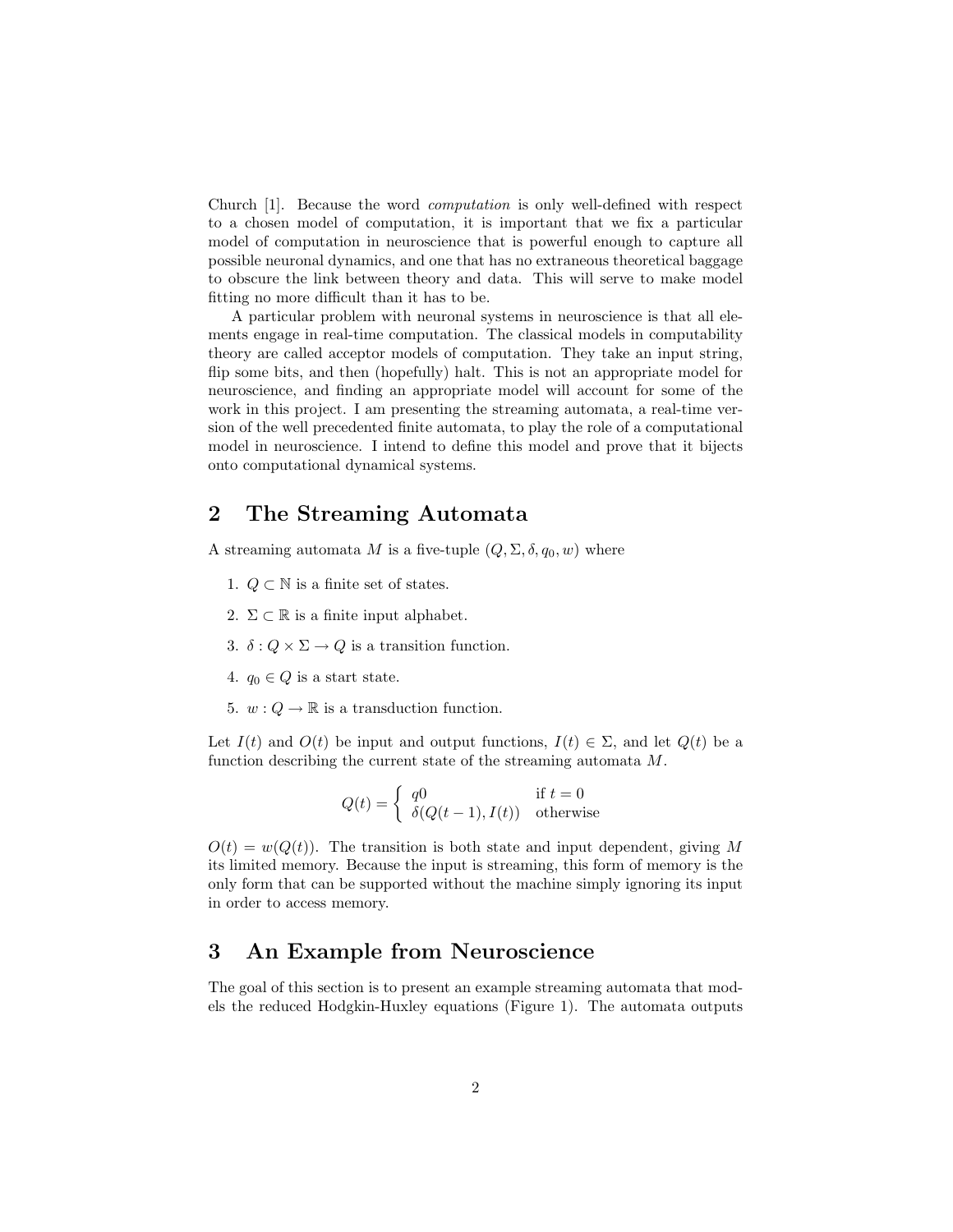

Figure 1: A Reduced Hodgkin-Huxley Streaming Automata. a) A Three input streaming automata that displays the major firing motifs of the reduced Hodgkin-Huxley equations. The system outputs a 1 when in a blue state and a 0 otherwise. b) An I/F plot of a 2D projection of the reduced Hodgkin-Huxley equations. The numbers represent the different firing motifs which are 1. subthreshold dynamics, 2. single spiking, and 3. rhythmic spiking.

in binary, where an output of 1 represents the presence of an action potential. There are three main types of behavior that are observed in the Hodgkin-Huxley reduction. They are: subthreshold dynamics, single spiking and rhythmic spiking. The  $q_0 \rightarrow q_0$  loop for  $I(t) = 1$  models the subthreshold dynamics, the  $q_0 \rightarrow q_1 \rightarrow q_0$  loop for  $I(t) = 2$  models single spiking behavior, and the  $q_1 \rightarrow \dots \rightarrow q_8 \rightarrow q_1$  loop for  $I(t) = 3$  represents rhythmic spiking. Frequency resolution can be made arbitrarily high by increasing the number of states in the  $q1 - q8$  loop and adding inputs that count the loop with various spacings. Additional frequencies were omitted from the figure to avoid visual clutter.

# 4 A Bijection Between Streaming Automata and Computational Dynamical Systems

The goal of this section is to demonstrate that there is at least one dynamical system that approximates any streaming automaton and there is at least one streaming automaton that can approximate any of a broad class of biologically plausible dynamical systems. I call these systems 'computational dynamical systems.' The first step to to define computational dynamical systems and to formally define the 'approximate' relation. After that background is done, I will prove that for any streaming automata M and any dynamical system  $\Theta$ ,  $M^* \cong \Theta^*$ , which is true when  $\overrightarrow{Ap}(M, \Theta)$  and  $Ap(\Theta, M)$ . Therefore, this work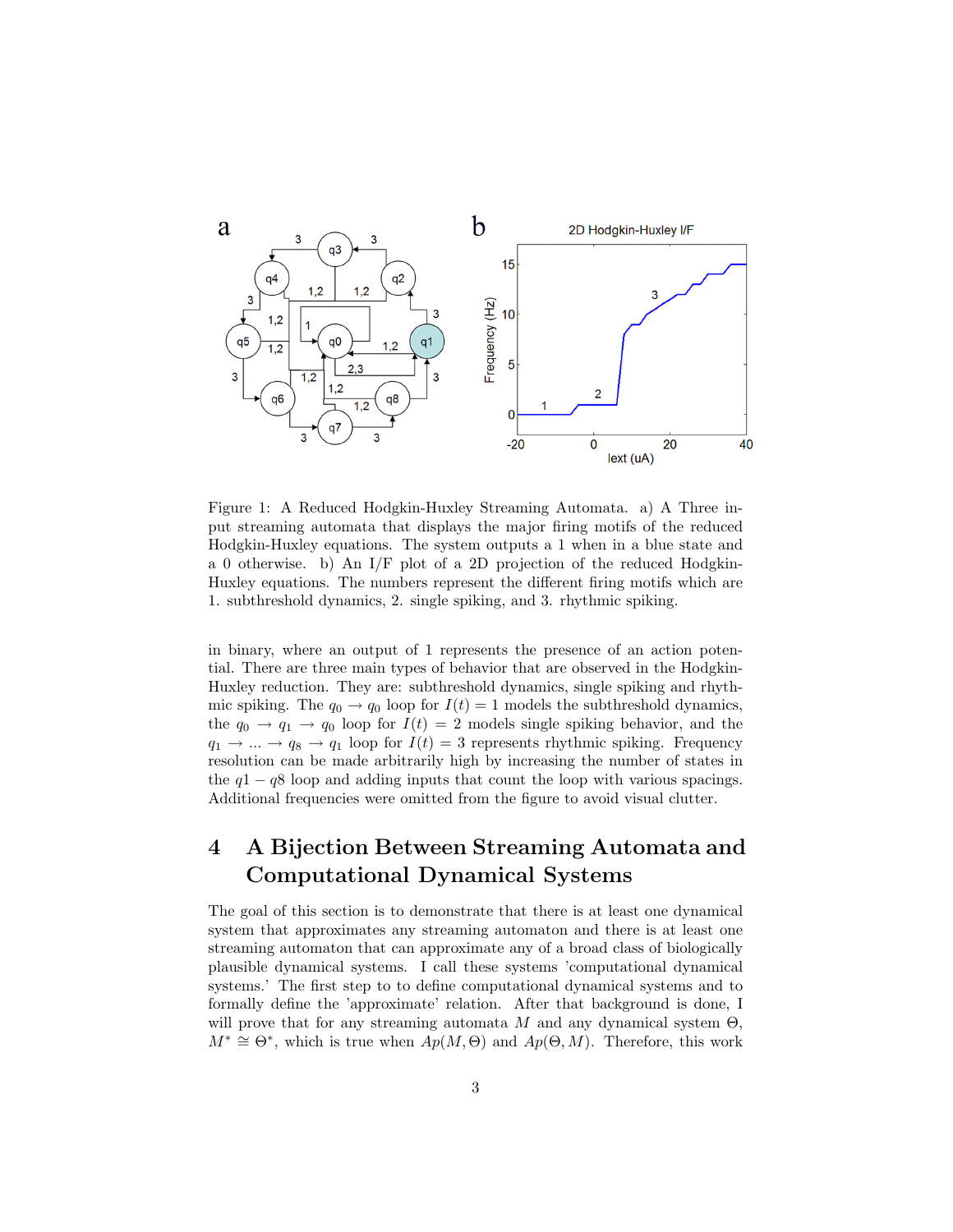consists of two approximation proofs.

The proof sketch below is analogous to a standard technique of showing computational equivalence between models. This is done by showing that each can simulate the other. Computational models are recursive and their space is countable. This allows any two equivalent models to simulate each other absolutely. Because the set of streaming automata is countable and the set of computational dynamical systems is not, I must prove that streaming automata can simulate computational dynamical systems to an error  $\epsilon$ . This error can be chosen to be arbitrarily small, allowing streaming automata to simulate computational dynamical systems in the limit.

The two sides of the equivalence proof will be presented along with other background steps as a series of lemmas. Many of these lemmas are intuitive and will be stated with only an intuitive proof. The idea is to capture only the least intuitive ideas with formality. This serves to keep the work straightforward and relatively clear.

Computational Dynamical Systems. A computational dynamical system is meant to represent a dynamical system that a user can control with an input signal. There are several requirements that a dynamical system must satisfy for it to have this desirable property. They are as follows:

- 1. The system is resettable.
- 2. The system is stable.
- 3. The system is insensitive to noise.

The system must be resettable so the user has a point of reference for control. The system must be stable because it must be physically realized in an analog machine. And the system must be insensitive to noise because noise cannot be controlled by the user by definition. If these fluctuations make the system unpredicatable, it cannot be used for computation. This last requirement is equivalent to the requirement that the system be non-chaotic.

**Approximation.** Let  $\sigma(n)$  be an input string. For all  $n \in \mathbb{N}$ ,  $\sigma(n) \in \Sigma$ , let  $n\Delta t \leq t < (n+1)\Delta t$  and let  $I(t) = \sigma(n)$ . Let M be a streaming automaton and  $\Theta$  be a computational dynamical system. Let  $O_M(n, \sigma)$  be the output of M and let  $O_{\Theta}(t, I)$  be the output of  $\Theta$ .

Given any streaming automaton  $M$ , if there exists a computational dynamical system  $\Theta$  such that  $|O_M(n, \sigma) - O_{\Theta}(n\Delta t, I)| = 0$  we say  $\Theta$  approximates M and write  $Ap(\Theta, M)$ .

Given any  $\epsilon > 0$  and any computational dynamical system  $\Theta$ , if there exists a streaming automaton M such that  $|O_{\Theta}(n\Delta t, I) - O_M(n, \sigma)| < \epsilon$  we say M approximates  $\Theta$  and write  $Ap(M, \Theta)$ .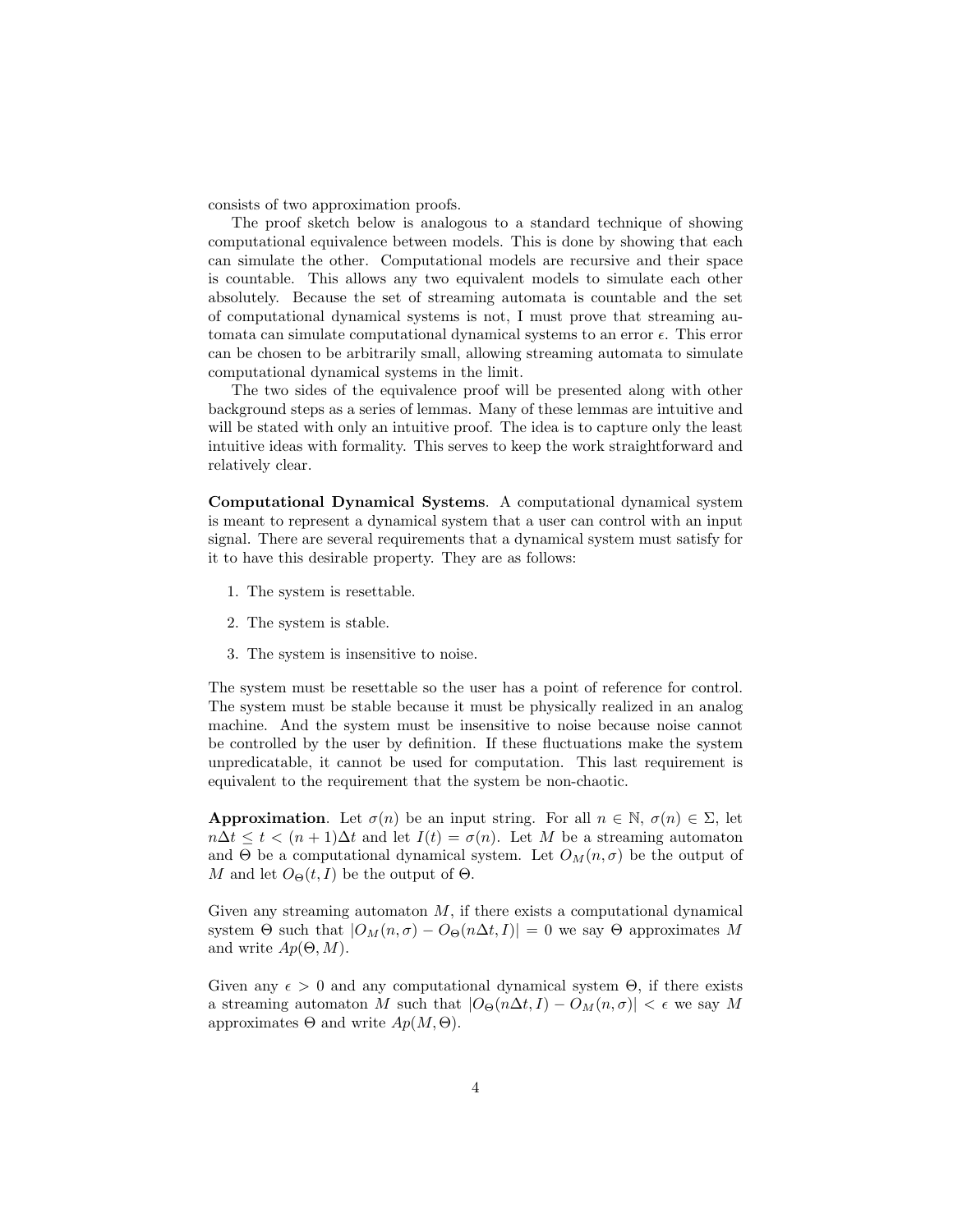Let  $M^*$  be the set of streaming automata and  $\Theta^*$  be the set of computational dynamical systems. For all  $M \in M^*$  if there exists  $\Theta \in \Theta^*$  such that  $Ap(\Theta, M)$ , and for all  $\Theta \in \Theta^*$  if there exists  $M \in M^*$  such that  $Ap(M, \Theta)$ , we say streaming automata are computationally equivalent to computational dynamical systems and write  $M^* \cong \mathbb{O}^*$ .

**Lemma 1.1.** Let  $C$  be a finite set of non-overlapping, continuous and differentiable curves. Each  $c \in C$  is of the form  $c(r) = (x_1, ..., x_N)$  for bounded r and  $x_i$ . Let  $F^N$  be the space of continuous, differentiable functions from  $\mathbb{R}^N \to \mathbb{R}^N$ . Given any C, there exists  $f \in F^N$  such that for all fixed  $\alpha$  and  $c \in C$ ,  $\int_c f(x) \cdot dx = \alpha$ .

This lemma states that one can find a function which has a constant value for line integrals along each in a set of bounded curves. This lemma will be used when embedding the streaming automata into the phase-plane of a computational dynamical system.

**Lemma 1.2.** Let G be a finite graph.  $G = \{E, V\}$ , where E is a set of edges and V is a set of vertices. For each  $v \in V$ , let  $\vec{p}_v$  be a point in  $\mathbb{R}^K$  where  $K > 2$ . For each  $e \in E$ , let  $c_e$  be a continuous, differentiable curve. If  $e = (v_1, v_2)$ ,  $c_e$ has end-points  $\vec{p}_v$ 1 and  $\vec{p}_v$ 2. For all finite graphs G, there exist sets of points P and curves  $C$ , such that no two curves in  $C$  intersect each other. Let this graph embedding be called  $E_G$ , where  $E_G = \{P, C\}.$ 

Curves are one-dimensional manifolds. The only N-dimensional space where the union of a finite set of curves can yield a set topologically equivalent to an N-sphere is  $\mathbb{R}^2$ . Therefore, one cannot enclose any point in  $\mathbb{R}^3$  using a finite set of curves. Therefore, there must be a path that connects any two points and does not intersect any of the other curves. This lemma will be used to place a lower bound the number of dimensions needed to embed a streaming automata in the phase-plane of a computational dynamical system.

**Lemma 1.3.** Let M be a streaming automata.  $\delta(q, \sigma)$  can be represented by an  $N \times K$  matrix, where  $|Q| = N$  and  $|\Sigma| = K$ . Let  $V = Q$  and  $E = \{(q, d(q, \sigma))$ :  $q \in Q, \sigma \in \Sigma$ .  $G = \{V, E\}$  is a graph that represents  $\delta$ . There exists a graph embedding  $E_G = \{P, C\}$ , where  $P \in \mathbb{R}^4$  where first dimension of  $\vec{p}_q$  equals  $w(q)$ for all  $~\vec{p}_q \in P$ . Consider the embedding  $E_{G,\sigma}$  corresponding to the subgraph  $G_{\sigma} = \{V, E_{\sigma}\}\$ , where  $E_{\sigma} = \{(q, d(q, \sigma)) : q \in Q\}$ . There exists a set of functions  $f_{\sigma}$  such that for all  $c \in C_{\sigma}$ ,  $\int_{c} f_{\sigma}(x) \cdot dx = \alpha$ .

This lemma utilizes lemma 1.1 and lemma 1.2. The first dimension of  $f_{\sigma}$  is going to be the output of a computational dynamical system that represents M. This will ensure that  $O_{\Theta}(n\Delta t) = w(\sigma(n))$ . The other three dimensions are needed for the application of lemma 1.2. This will ensure that paths from connected points in  $P$  do not cross. Clearly, lemma 1.1 is used to prove that  $\int_c f_\sigma(x) \cdot dx = \alpha$  for any constant  $\alpha \in \mathbb{R}$ .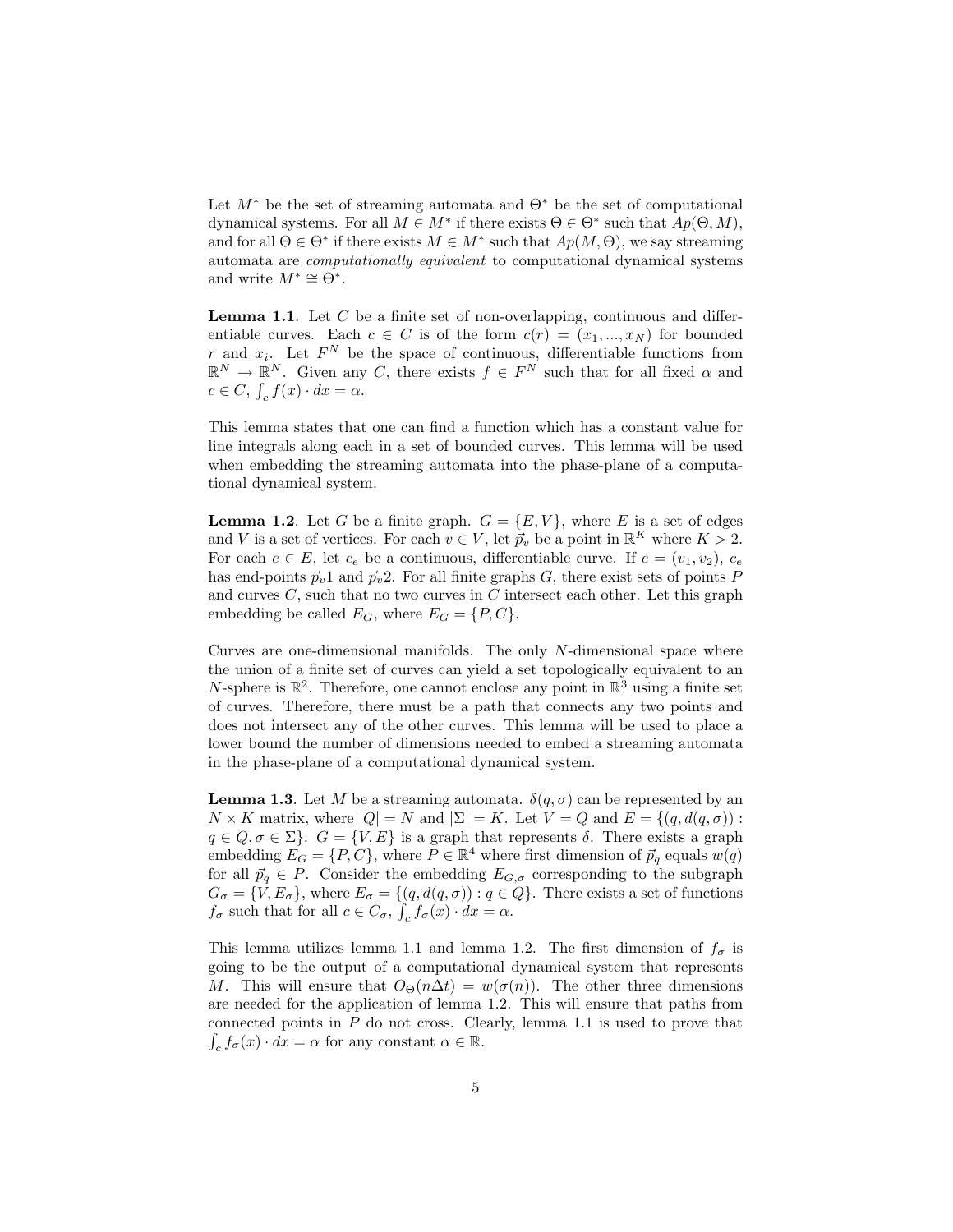**Lemma 1.** For all  $M \in M^*$  and  $\Delta t > 0$ , there exists a computational dynamical system  $\Theta(I, X) \in \mathbb{R}^4$  such that  $Ap(\Theta, M)$ .

*Proof.* For each  $\sigma \in \Sigma$  choose  $f_{\sigma}$  from lemma 1.3. Choose  $\alpha = \frac{1}{\Delta t}$  and let  $\Theta(I(n\Delta t), X(t)) = f_{\sigma}(n)$ .  $\int_{c} \Theta(I(n\Delta t), x) \cdot dx = \frac{1}{\Delta t}$ . If  $\vec{X}_{q}^{\sigma}$  and  $\vec{X}_{q'}^{\sigma} \in P$  are the boundaries of  $c$  then

$$
\begin{array}{rcl}\n\Delta \vec{X}_q^{\sigma} &=& \frac{1}{\Delta t} (\vec{X}_{q'}^{\sigma} - \vec{X}_q^{\sigma}) \Rightarrow \\
\frac{\Delta \vec{X}_q^{\sigma}}{\Delta t} &=& \vec{X}_{q'}^{\sigma} - \vec{X}_q^{\sigma}.\n\end{array}
$$

 $q' = \delta(q, \sigma)$  so  $\Theta$  describes a continuous transition between  $\vec{X}_q^{\sigma}$  and  $\vec{X}_{q'}^{\sigma}$  in  $\Delta t$ .  $c \in C$  is defined and only defined for  $(q, d(q, \sigma))$  pairs. Therefore  $\Theta$  transitions with M, and  $O_{\Theta}$  transitions with  $O_M$ . By induction

 $O_M(0, \sigma) = O_{\Theta}(0\Delta t, I)$ from the definition of Θ.

$$
O_M(n, \sigma) = O_{\Theta}(n\Delta t, I) \rightarrow O_M(n + 1, \sigma) = O_{\Theta}((n + 1)\Delta t, I)
$$
 from above.

Therefore for all n  $O_M(n, \sigma) = O_{\Theta}(n \Delta t, I) \Rightarrow$  $|O_M(n, \sigma) - O_{\Theta}(n\Delta t, I)| = 0.$ 

Therefore for all M, there exists  $\Theta$  such that  $Ap(\Theta, M)$ .

**Lemma 2.1.** Let  $\Theta$  be an N-dimensional computational dynamical system.  $\Theta$  is resettable, so there exists  $\vec{X}(0) = (x_{0,0},..., x_{N-1,0}) \in \mathbb{R}^N$  that is the reset position of the phase-plane. Let  $rng\{I\}$  be a finite set of values and fix  $\sigma \in rng\{I\}.$  Given any  $\epsilon > 0$ , there exists a finite set of points  $P_{\sigma}$  and  $\vec{p} \in P_{\sigma}$ such that for all  $\vec{X} (n\Delta t)$ ,  $|\vec{X}(n\Delta t) - \vec{p}| < \epsilon$ .

*Proof.* For all  $n, \overrightarrow{X}(n\Delta t) \in P_{\sigma}$ .  $\Theta(\sigma, \overrightarrow{X})$  stable and insensitive to noise, which implies that  $\vec{X}(t)$  must approach a limit cycle. Therefore, for all  $n > N$ , there exists  $\vec{p}_N \in P_{\sigma}$  such that  $|\vec{X}(n\Delta t) - \vec{p}_N| < \epsilon$ . Therefore  $|P_{\sigma}| \leq N$ .

**Lemma 2.2.** Let  $I(n\Delta t) = \sigma$  and  $I((n+1)\Delta t) = \sigma'$ . There exists a set of points  $P \in X^N$  such that  $\vec{X}(n\Delta t) \in P$  implies that there is a  $\vec{p} \in P$  such that  $|\vec{X}(n + 1) - \vec{p}| < \epsilon.$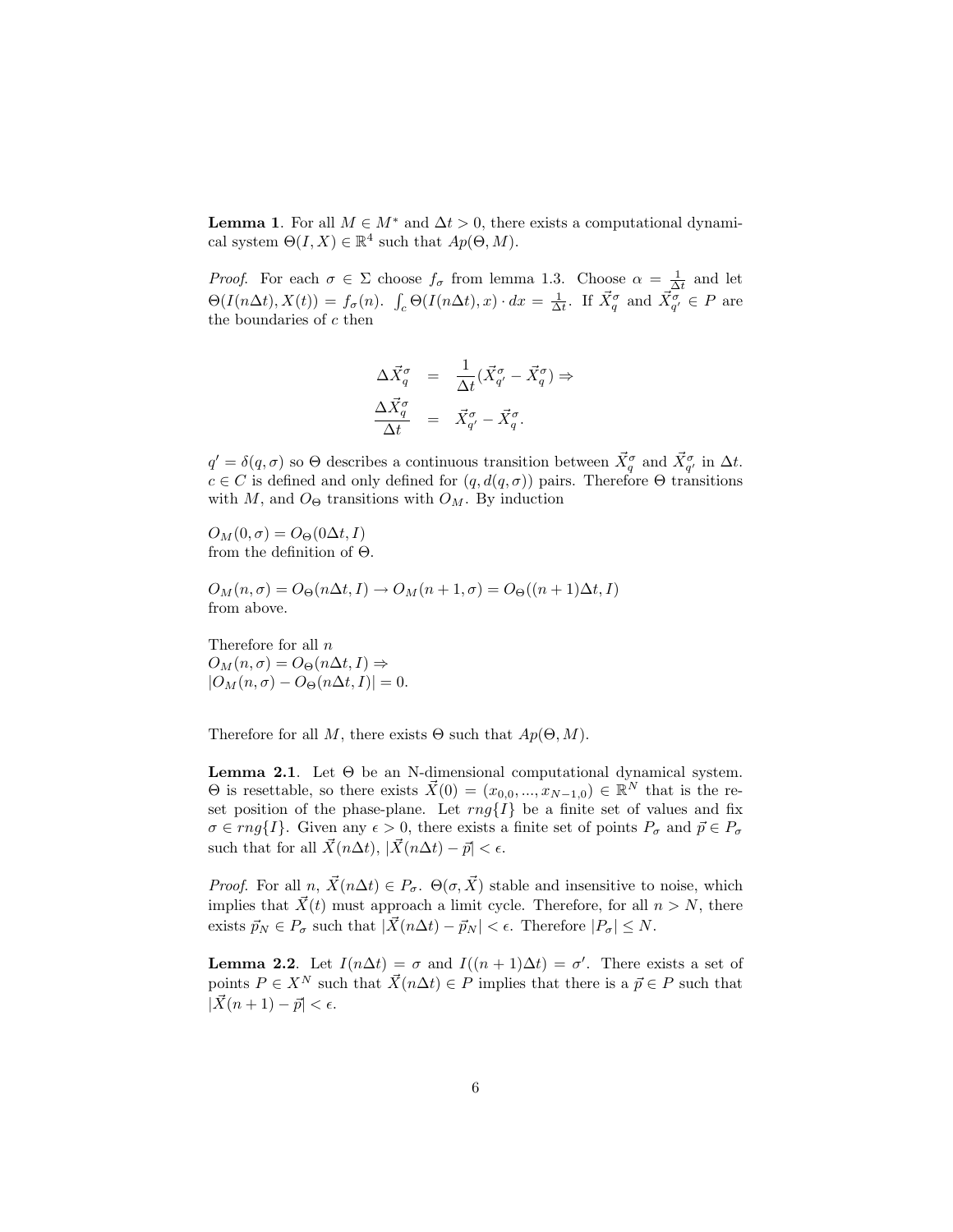Proof.  $P = \begin{bmatrix} \end{bmatrix}$  $\sigma \in rng\{I\}$  $P_{\sigma}$ .

**Lemma 2.** For all  $\Theta \in \Theta^*$  and  $\Delta t > 0$ , there exists a streaming automaton  $M \in M^*$  such that  $Ap(M, \Theta)$ .

*Proof.* Let Q be any enumeration f of P where  $q_0 = f(\vec{X}(0))$ . Let  $\Sigma = rng\{I\}$ . If  $I(n\Delta t) = \sigma$ ,  $f(\vec{X}(n\Delta t)) = q$  and  $f(\vec{X}((n+1)\Delta t)) = q'$ ,  $\delta(q, \sigma) = q'$ . Let  $q = f(\vec{p})$  and  $w(q) = p_0$ , the output dimension of P.  $M = (Q, \Sigma, \delta, q_0, w)$ .

The Bijection Theorem.  $M^* \cong \Theta^*$ .

Proof. This result follows directly from lemma 1 and lemma 2.

Corollary. Any computational dynamical system  $\Theta$  can be approximated with a computational dynamical system  $\Theta'$  in  $\mathbb{R}^4$ .

*Proof.* For every  $\Theta$  and  $\epsilon > 0$ , there exists a streaming automata M that approximates it, from lemma 2. Choose such an  $M$ . From lemma 1, there exists a dynamical system  $\Theta' \in \mathbb{R}^4$  that approximates M. Choose such a  $\Theta'$ . For all  $n \in \mathbb{N}$ ,  $|O_{\Theta}(n\Delta t) - O_{\Theta}(n\Delta t)| < \epsilon$ .

#### 5 Discussion

A model of computation is a powerful tool. The logical circuit, the register machine and the Turing machine are all models of computation [5]. Demonstration of the equivalence of these three models of computation provided the theoretical foundation for today's modern computers. Perhaps most important of all, a model of computation gives a construct in which an algorithm can be rigorously defined. I hope that this work is a first step in towards developing a generalized methodology to convert known neuronal circuits into known algorithms. This would be a valuable tool for the field of computational neuroscience.

A more humble and immediate goal for this theory is to provide a universal metric for model fitting. There are many ways to estimate the parameters for a particular set of a dynamical systems and many ways to collect the data for the fit. By converting both the data and the model into streaming automata, one can develop a metric based on computational means. Insofar as neuronal circuits subserve computation, this should serve a universal error metric for parameter estimation in neuroscience.